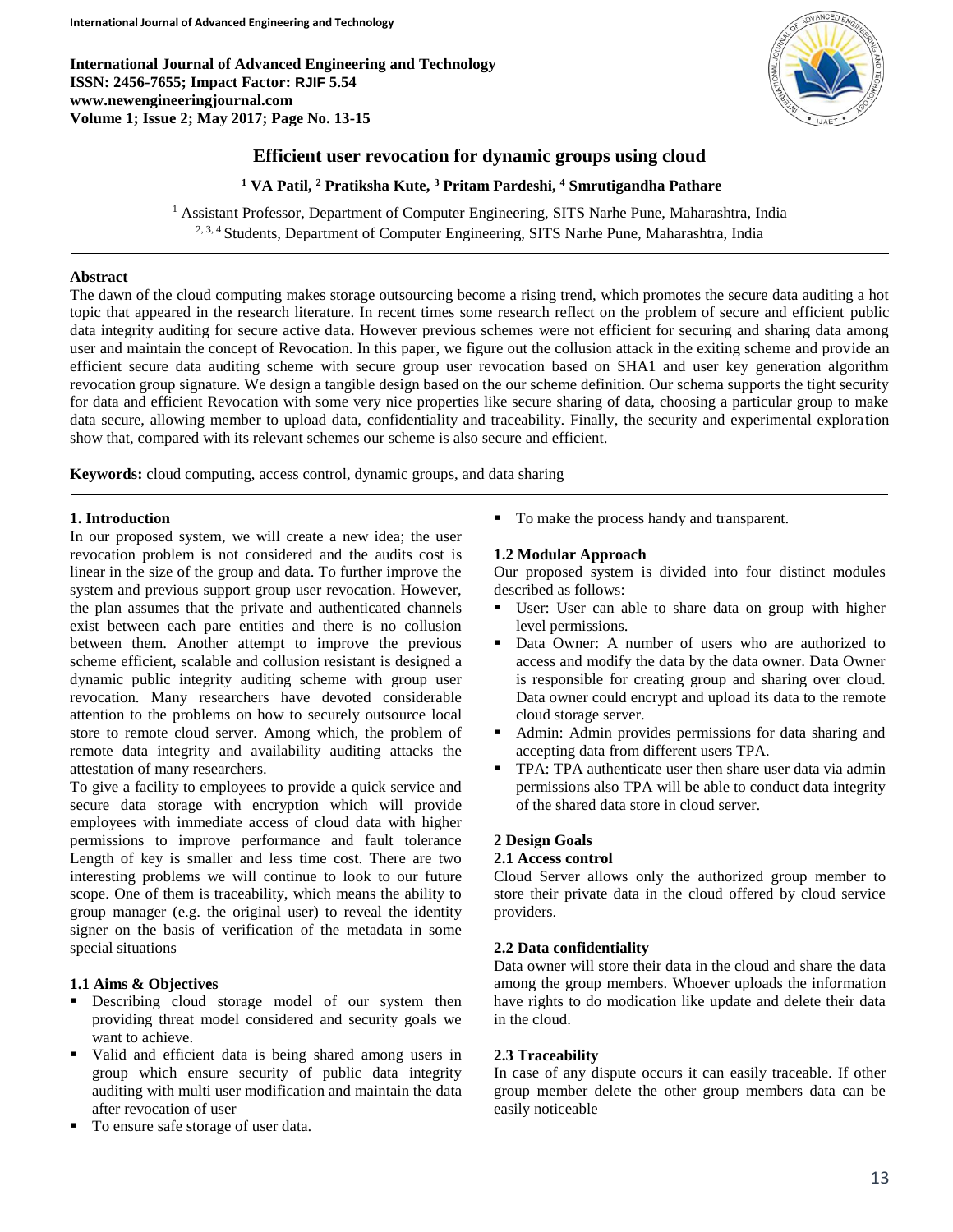

**Fig 1:** Architecture

# **3. Implementation Modules**

# **3.1 Data Group sharing**

Server can use this aggregate trapdoor and some public information to perform keyword search and return the result to Bob, but it remains an open problem to delegate the keyword search rights together with the decryption rights, which is the subject topic of this paper.

### **3.2 Public integrity auditing**

Public integrity auditing for shared dynamic data with group user revocation. Our contributions are three folds:

- a) We explore on the secure and efficient shared data integrate auditing for multi-user operation for cipher text database.
- b) By incorporating the primitives of victor commitment, asymmetric group key agreement and group signature, we propose an efficient data auditing scheme while at the same time providing some new features, such as traceability and count ability.
- c) We also gives security and efficiency analysis of our scheme, and results show that our scheme is secure and efficient.

## **3.3 Cloud Storage Model**

It is a model of data storage where the digital data is stored in logical pools, the physical storage spans multiple servers, and the physical environment is typically owned and managed by a hosting company. The cloud storage keeps the data available and accessible, and the physical environment protected and running. People and organizations buy or lease storage capacity from the providers to store user, organization, or application data. Cloud storage services may be accessed through a co-located cloud computer service, a web service application programming interface (API) or by applications that utilize the API, such as cloud desktop storage, a cloud storage gateway or Web-based content management systems.



**Fig 2**

Who are authorized to access and modify the data by the data owner. The cloud storage server is semi-trusted, who provides data storage services for the group users. TPA could be any entity in the cloud, which will be able to conduct the data integrity of the shared data stored in the cloud server. In our system, the data owner could encrypt and upload its data to the remote cloud storage server. Also, he/she shares the privilege such as access and modify (compile and execute if necessary) to a number of group users.

## **3.4 Group signature**

Group signature is introduced by Chaum and Heyst It provides anonymity for signers, where each group member has a private key that enables the user to sign messages. However, the resulting signature keeps the identity of the signer secret. Usually, there is a third party that can conduct the signature anonymity using a special trapdoor. Some systems support revocation where group membership can be disabled without affecting the signing ability of unrevoked users. Boneh and